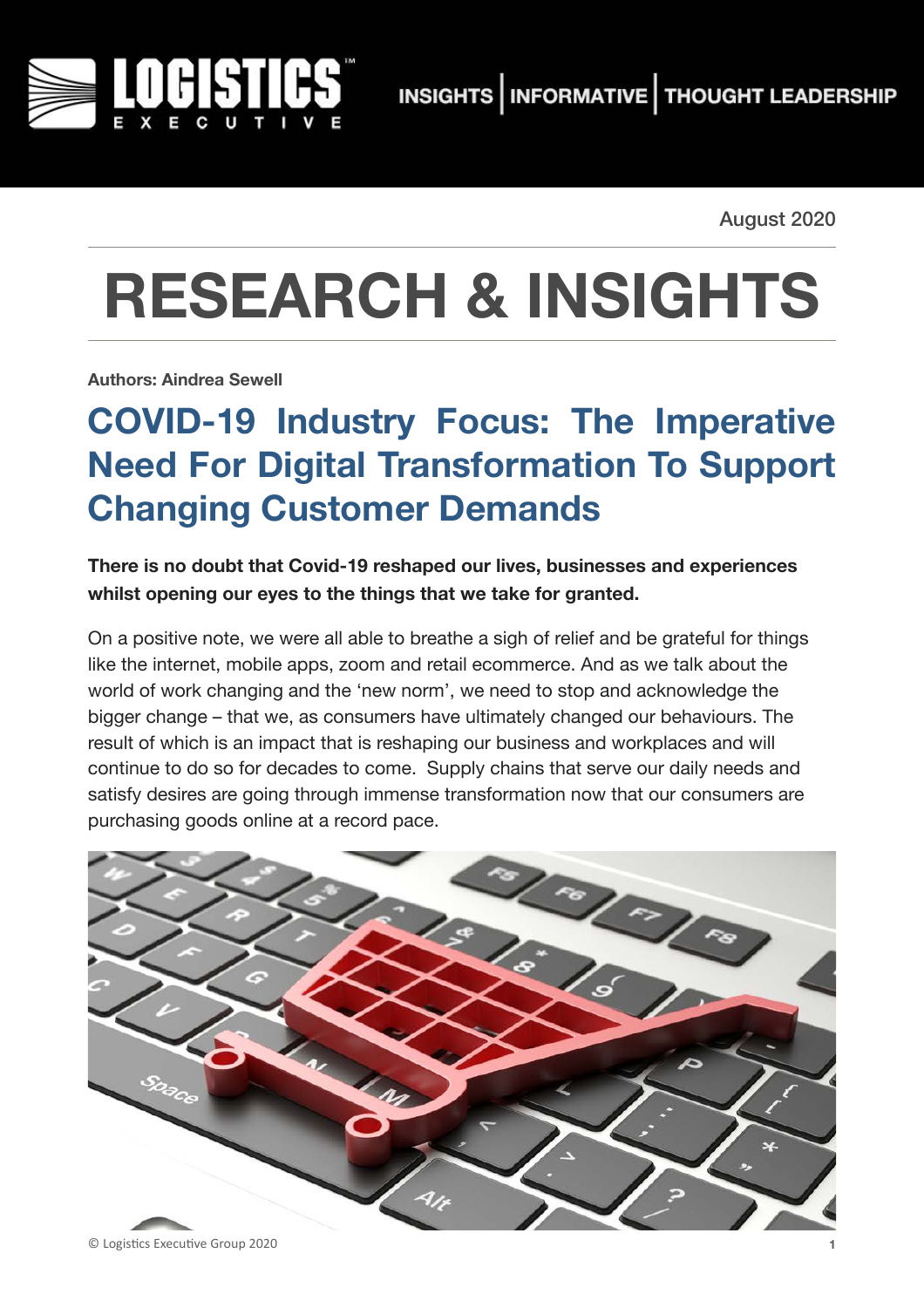Looking back, the crisis did many good things such as connecting families, rekindling our care for others and showing us just how resilient we could be. However, it also exposed major pressure points within our supply chains. Generally speaking, our logistics industry survived and overcame the major hurdles thrown at it (notwithstanding the significant impact on the aviation sector).

Yes, systems were tested. We had reduced air capacity and many supply chains were stretched to breaking point, but we survived. Goods moved, shops largely had stock of essentials and hospitals remained equipped.

In surviving, we learnt to overcome challenges such as: supplier factory closures, forced lockdowns, retail outlets being closed, shipping port delays, reduced air cargo capacity and in some places in the world – a lack of ecommerce connectivity due to an overreliance on physical marketplaces.



*So how did we survive? Was it by design, by default or largely just good luck?* 

Digitisation was a big driver for us to be able to navigate the crisis and it seems like a new buzzword when in fact, it has been around for some time now. How many meetings have you sat in where you heard, "we must digitise this, and we must digitise that" thrown loosely across the room?

Digitisation as an idea has been around for some time, however many organisations have always struggled with deciding *how* to digitise.

As COVID-19 exposed our pressure points, it also highlighted the need for more robust digital tools. Many of the systems and processes that we were proud to have were simply not strong enough.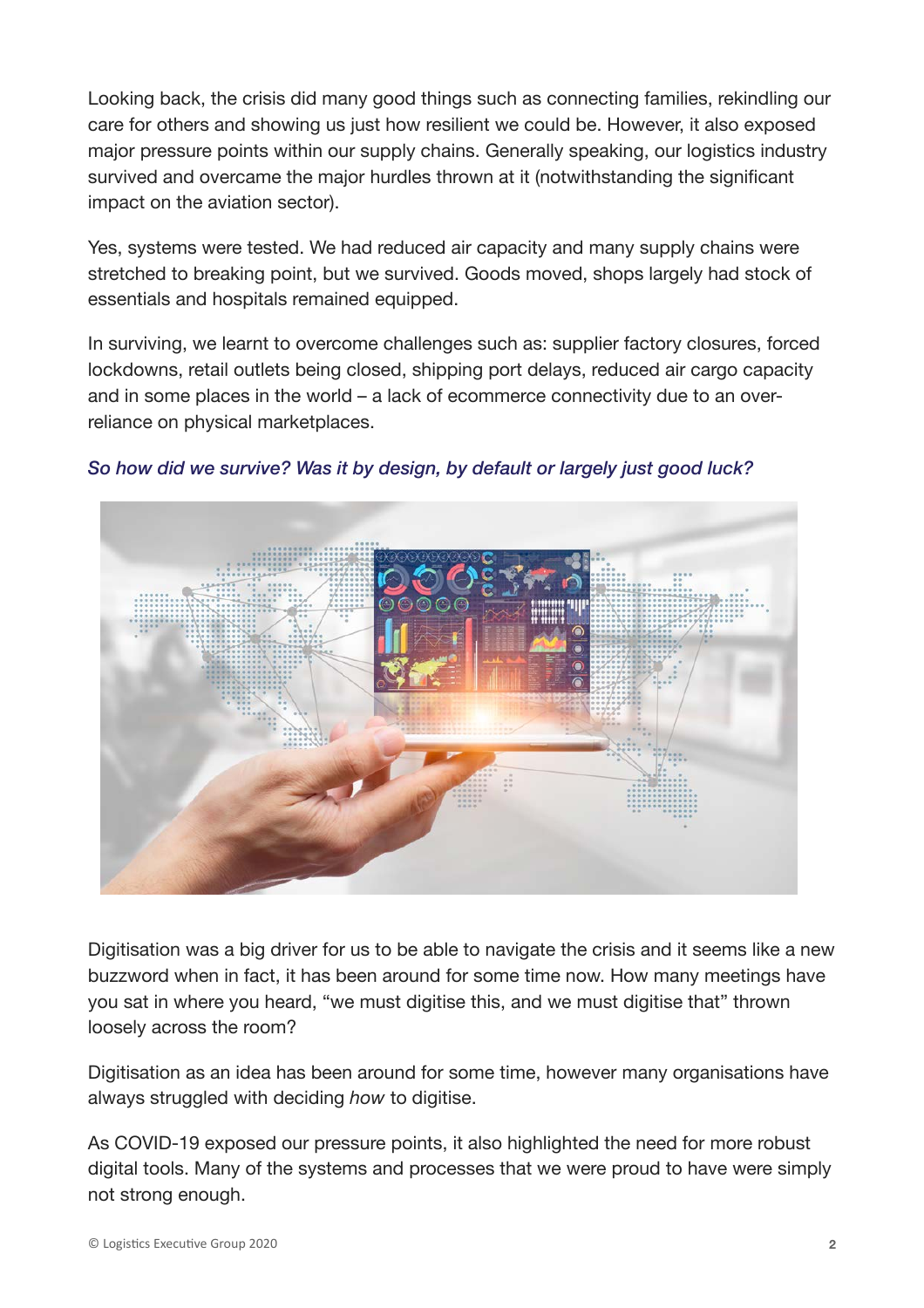**We were underprepared for last mile.** When our customers needed home delivery, we lacked the means to quickly meet their changing expectations.

**We struggled with an over-reliance on hardwire infrastructure.** As movement became restricted and we needed to overcome bottlenecks, we found that we lacked connectivity and adaptability. Hardwired systems will not give us that real-time information. We need a cloud-based system in order to achieve that flexibility.

**We lacked data connectivity.** Increasingly, our supply chains are being used, shaped and bent by data. The data comes in many shapes and forms: our customers, the promotions, new products and disruption events. With the increasing need for adaptability, nimbleness and flexibility, access to data becomes imperative to our responsiveness.

**We did not know enough about our customer.** Largely speaking, we were not connected to our customers in real-time and we did not understand their patterns and behaviours. This left us in a situation where we had to play a guessing game. In some regions, we survived off of generally high inventory levels, but others were not as fortunate.

#### *All of these shortfalls, but yet our supply chains were resilient enough to survive.*

We need to prepare ourselves and our supply chains for the next 'black swan' event and in doing so, our future logistics strategies will need reshaping.



**We need resilient strategies underpinned by technology and data.** The tools we use, the ways we source, our channels to engage users, the way we manage inventory and overcome bottlenecks need to be incorporated in our digital transformation agendas as we focus on the adaptability of our routes to market.

© Logis(cs Execu(ve Group 2020 **3**